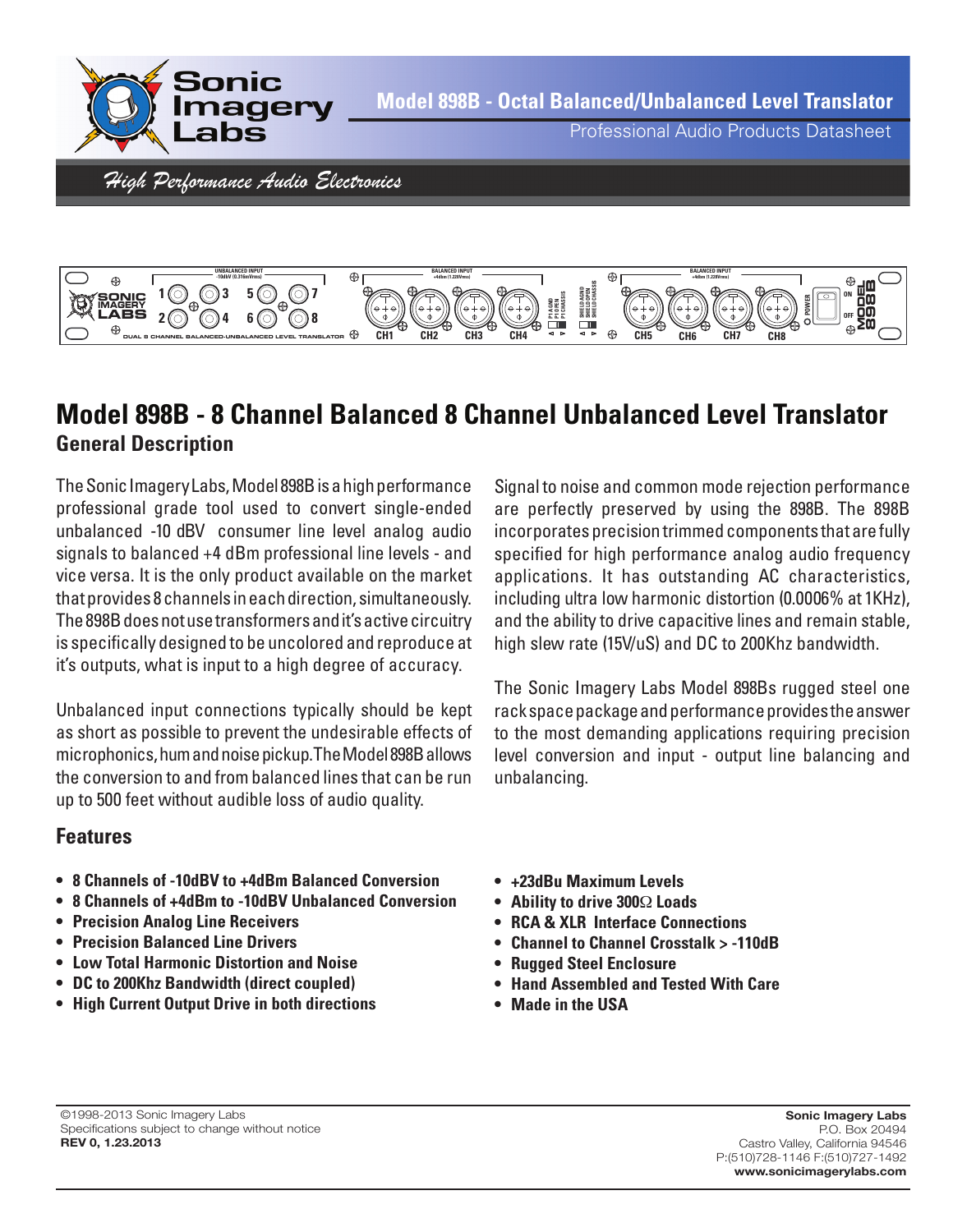

Professional Audio Products Datasheet

High Performance Audio Electronics



#### **Balanced +4dBm Input Characteristics**

The balanced XLR input signals are conditioned by precision high performancedifferentiallinereceiversthatfeatureultralowdistortion (0.0006% at 1kHz) and noise performance (-107dBu). It offers better than 90dB (at 60Hz) common mode noise rejection (CMNR).

The balanced input Pin1 termination switch located on the 8988B front panel allows the user to connect Pin1 of the eight input XLR3 connectors to chassis ground, open / floating, orto the 898Bs internal analog signal ground.

The 898B allows the user to tie the shell to chassis ground, leave it open/floating or connect to the signals "ground referenced" path for data acquisition, seismological and scientific research applications when required.

#### **Unbalanced -10dBV Input Characteristics**

The unbalanced -10dBV input preamp circuitry features excellent analog audio characteristics. THD+Noise is below 0.0005% throughout most of the audio band. The unbalanced input impedance is fixed at 10KΩ to match the drive characteristics of consumer and "prosumer" equipment.

#### **Balanced +4dBm Output Characteristics**

The balanced outputs of the 898B has the ability to drive 32 volts peak to peak (24dBu) into a 600Ω load across 500 feet (152meter) of cable without audible loss of audio quality. Use of Beldentype 8451 or 9452 or similar shielded cable and quality XLR connectors are recommended. The balanced +4dBm XLR3 output is driven by a high performance monolithic differential line drivers offering improved performance over conventional cross-coupled balanced line driver designs.

The balanced output Pin1 termination switch located on the 8988B rear panel allows the user to connect Pin1 of the eight output XLR3 connectors to chassis ground, open/floating, or to the 898B's internal line driver ground.

#### **Unbalanced -10dBV Output Characteristics**

The unbalanced-10dBV output driver circuitry also features excellent analog audio characteristics. THD+Noise is below 0.0007% throughout most of the audio band. Gold plated high performance RCA phono style input jacks are used throughout. The shield is isolated from chassis ground.Thedriverscanproduce50mAofdrivecurrentallowingloads as low as 600 ohms to be driven.

#### **Block Diagram**

The following diagram is a simplified block diagram of the 898B. It should be noted that the analog audio path is DC coupled from input to output. No interstage capacitors are used in the design. This feature allows the 898B to act like a "straight wire." Hence the units bandwidth extends to and is flat to DC. This is important for data acqusition, seismological and scientific research.



©1998-2013 Sonic Imagery Labs Specifications subject to change without notice **REV 0, 1.23.2013**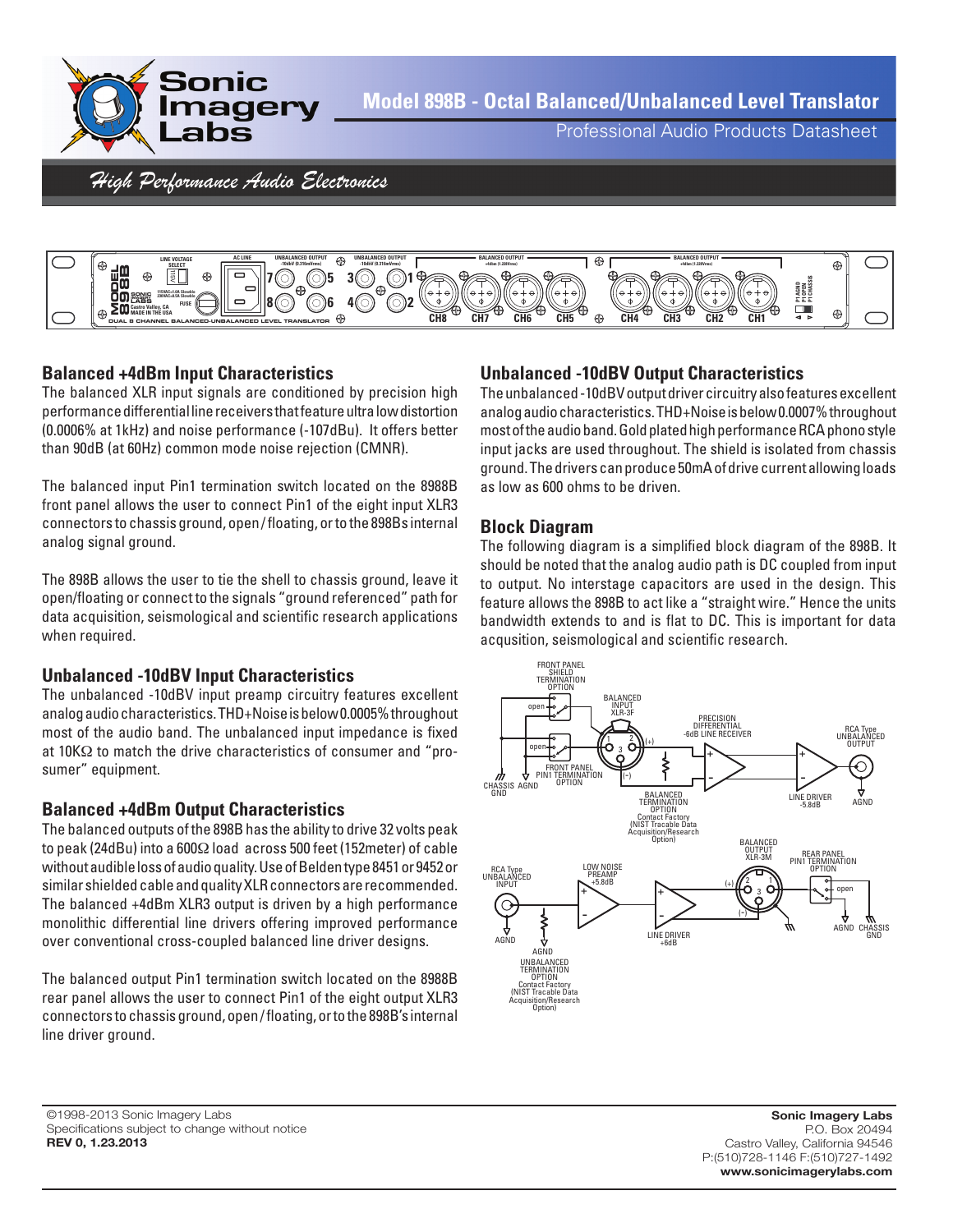

**Model 898B - Octal Balanced/Unbalanced Level Translator**

Professional Audio Products Datasheet

High Performance Audio Electronics

#### **AC Mains Selection**

AC Mains power is user selectable via the line voltage select switch located on the rear panel of the 898B. Due to the variety of AC plugs used throughout the world, this unit is shipped **without** an AC power cord when shipped outside of the United States, Mexico or Canada. The 898B is designed to operate at 100Vac-240Vac 50-60Hz

#### **Wiring Interface**

The Model 898B's balanced +4dBu inputs and outputs conformto the IEC 268-12 XLR wiring standard of pin 2 hot(+) and pin 3 cold (-). The unbalanced -10 dBV inputs and outputs are gold plated RCA phono type connectors with shields isolated from chassis ground.

#### **Quality**

Flexibility and overall construction quality are important elements, and depending on your application requirements may be key factors in your purchasing decision. Take your time and keep in mind your own personal requirements for a system. All Sonic Imagery Labs products are constructed with premium quality components to insure a long life of normal use, and to provide the engineer, technician or musician, the most versatile sound and support possible.

#### **Warranty**

Sonic Imagery Labs warrants to the original purchaser of any Sonic Imagery Labs equipment, that the product is in working condition, according to its specifications at the time of shipment, for a period of three (3) years from the date of original manufacture. Should the equipment malfunction during the warranty period, Sonic Imagery Labs will at its discretion repair or replace the equipment upon receipt with an equivalent. Any replaced parts become property of Sonic ImageryLabs.Thiswarrantydoesnotapplytothesoftwarecomponent ofthe product or a productwhich has been damaged due to accident, misuse, abuse, improper installation, usage not in accordance with product specifications and instructions, natural or personal disaster, or unauthorized alterations, repairs or modifications.

# **Specifications:**

## **Physical**

- Unit Size 1.75" Height x 19" Wide x 4.8" Deep (44.45mm Height x 483mm Wide x 122mm Deep)
- Unit Weight 4 pounds 9 ounces (2.07 kilograms)

#### **Electrical**

#### **AC Input Power**

• User selectable 100Vac-240Vac 50-60Hz

#### **-10 dBV to +4 dBu (RCA Type to XLR3) Unbalanced to Balanced Direction**

- Nominal input reference level -10 dbV(0.316Vrms)
- Nom. input ref. level channel to channel accuracy +/-1% (0.08dB)
- Bandwidth DC-165Khz +/- 0.2dB 200KHz -3dB
- THD+Noise@1Khz, Rload 600Ω, 22Hz-20KHz BW Vo=10Vrms 0.0006%
- Noise Floor, 22Hz-20KHz BW better than -101dBu
- Headroom, THD+Noise <1%, Rload 600 $\Omega$ , 22Hz-20KHz BW +22.3dBu (28.5Vpp, 10.1Vrms)
- Output DC Offset, 600Ω Rload +/- 4mV typical
- Input Impedance Zin  $10K\Omega$  OPTION 002 user application defined
- Output Impedance Zout  $50\Omega$